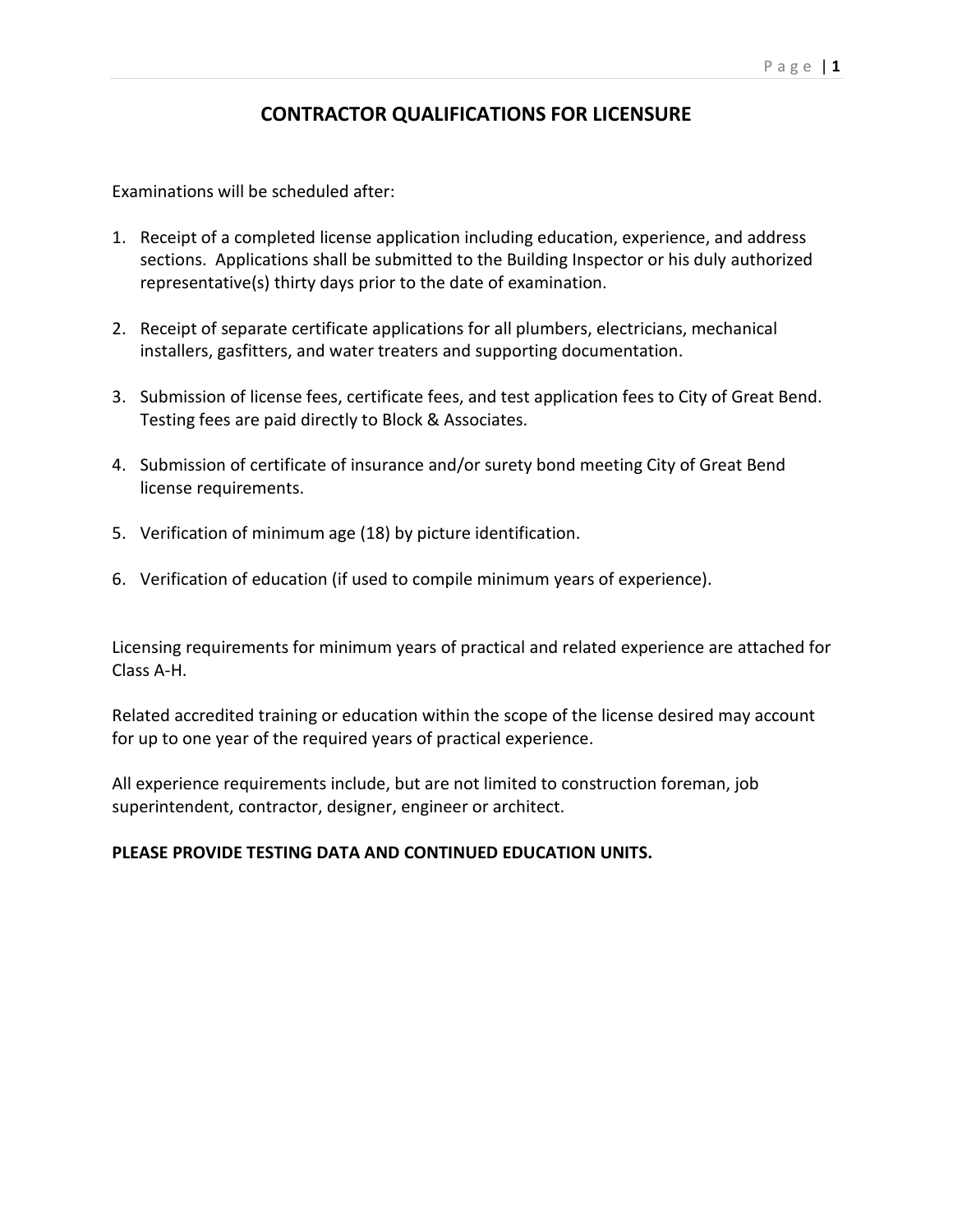## **CITY OF GREAT BEND, KANSAS APPLICATION FOR CONTRACTOR'S LICENSE**

APPLICATION DATE: \_\_\_\_\_\_\_\_\_\_\_\_\_\_\_\_\_\_\_\_\_\_\_\_\_\_\_\_\_\_\_

Please check one license type. Separate applications are required for different license types. \*Requires proof of passing exam of 75% from Prometric or ICC.

| <b>General Contractor (A)</b><br><b>Building Contractor (B)</b><br>Residential Contractor (C)<br>*Skilled Trade License<br>New: \$120.00<br>Renewal: \$80.00<br>Mechanical<br>Electrical<br>Plumbing (includes Gas & WT)<br>New: \$75.00<br><b>*Roofing Contractor License</b><br>Renewal: \$50.00<br>Roofing Unlimited (D)<br>Roofing Limited Residential (E)<br>New: \$75.00<br><b>Limited License</b><br>Renewal: \$50.00 |  |  |  |
|------------------------------------------------------------------------------------------------------------------------------------------------------------------------------------------------------------------------------------------------------------------------------------------------------------------------------------------------------------------------------------------------------------------------------|--|--|--|
|                                                                                                                                                                                                                                                                                                                                                                                                                              |  |  |  |
|                                                                                                                                                                                                                                                                                                                                                                                                                              |  |  |  |
|                                                                                                                                                                                                                                                                                                                                                                                                                              |  |  |  |
| Sign<br>Foundation<br>Excavation<br><b>Small Remodels</b><br><b>Swimming Pool</b><br>Siding/Gutters/Windows<br>Concrete/Flatwork<br>Fencing<br>Masonry<br>Other                                                                                                                                                                                                                                                              |  |  |  |
| New: \$75.00<br><b>Other Licenses</b><br>Renewal: \$50.00<br>House Move (Class H)<br>Demolition Contractor (Class G)                                                                                                                                                                                                                                                                                                         |  |  |  |
| ** ALL LICENSES EXPIRE JUNE 30TH AND ARE NOT PRORATED. FEES<br>DO NOT INCLUDE CERTIFICATE FEES, PLAN FEES OR PERMIT FEES.                                                                                                                                                                                                                                                                                                    |  |  |  |
|                                                                                                                                                                                                                                                                                                                                                                                                                              |  |  |  |
| <b>BUSINESS NAME:</b>                                                                                                                                                                                                                                                                                                                                                                                                        |  |  |  |
| <b>STREET ADDRESS:</b>                                                                                                                                                                                                                                                                                                                                                                                                       |  |  |  |
| CITY, STATE, ZIP:                                                                                                                                                                                                                                                                                                                                                                                                            |  |  |  |
| FAX:<br><b>TELEPHONE:</b>                                                                                                                                                                                                                                                                                                                                                                                                    |  |  |  |
| <b>EMAIL ADDRESS:</b>                                                                                                                                                                                                                                                                                                                                                                                                        |  |  |  |
|                                                                                                                                                                                                                                                                                                                                                                                                                              |  |  |  |
| <b>RESIDENT SUPERVISOR'S NAME:</b>                                                                                                                                                                                                                                                                                                                                                                                           |  |  |  |
| LOCAL/HOME ADDRESS:                                                                                                                                                                                                                                                                                                                                                                                                          |  |  |  |
| CITY, STATE, ZIP:                                                                                                                                                                                                                                                                                                                                                                                                            |  |  |  |
| TELEPHONE:                                                                                                                                                                                                                                                                                                                                                                                                                   |  |  |  |
| LIST ALL PARTNERS OR CORPORATION OFFICERS INCLUDING THE QUALIFIED PERSON FOR<br>CORPORATE LICENSES WHEN NOT AN OFFICER OF THE CORPORATION:                                                                                                                                                                                                                                                                                   |  |  |  |
| <b>NAME AND POSITION</b><br><b>ADDRESS</b><br><b>TELEPHONE</b>                                                                                                                                                                                                                                                                                                                                                               |  |  |  |
|                                                                                                                                                                                                                                                                                                                                                                                                                              |  |  |  |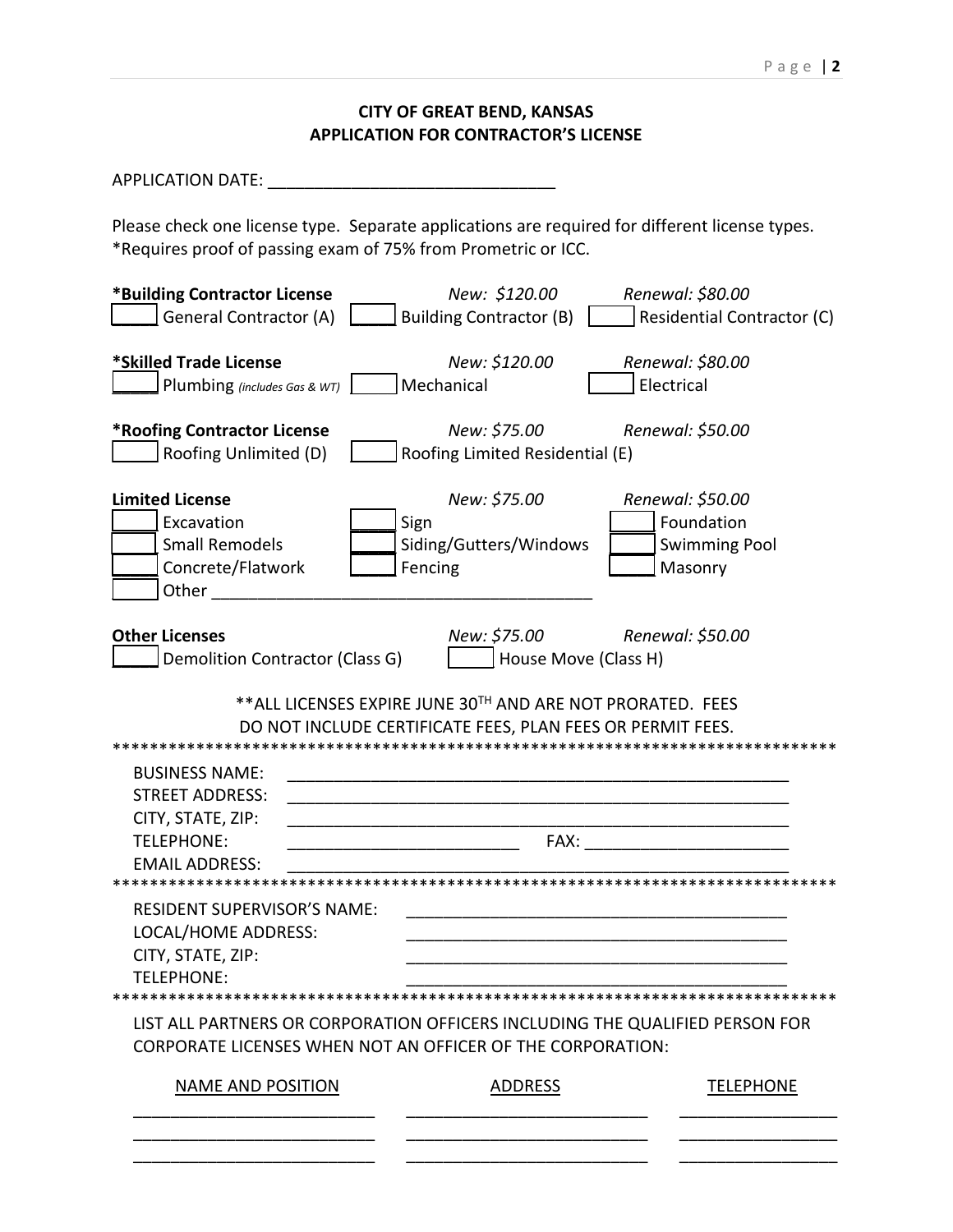1. Has the business or any member of the firm ever held a contractor's license or been a member of a firm so licensed in the City of Great Bend? Yes \_\_\_\_\_\_\_\_\_\_ No \_\_\_\_\_\_\_\_\_\_ If yes, state name and address of licensee, type of license held and periods covered. \_\_\_\_\_\_\_\_\_\_\_\_\_\_\_\_\_\_\_\_\_\_\_\_\_\_\_\_\_\_\_\_\_\_\_\_\_\_\_\_\_\_\_\_\_\_\_\_\_\_\_\_\_\_\_\_\_\_\_\_\_\_\_\_\_\_\_\_\_\_\_\_ \_\_\_\_\_\_\_\_\_\_\_\_\_\_\_\_\_\_\_\_\_\_\_\_\_\_\_\_\_\_\_\_\_\_\_\_\_\_\_\_\_\_\_\_\_\_\_\_\_\_\_\_\_\_\_\_\_\_\_\_\_\_\_\_\_\_\_\_\_\_\_\_ \_\_\_\_\_\_\_\_\_\_\_\_\_\_\_\_\_\_\_\_\_\_\_\_\_\_\_\_\_\_\_\_\_\_\_\_\_\_\_\_\_\_\_\_\_\_\_\_\_\_\_\_\_\_\_\_\_\_\_\_\_\_\_\_\_\_\_\_\_\_\_\_ 2. State in detail (or attach) education information, construction qualifications, and experience of each member of the firm, as well as, the resident supervisor to be in charge of work: \_\_\_\_\_\_\_\_\_\_\_\_\_\_\_\_\_\_\_\_\_\_\_\_\_\_\_\_\_\_\_\_\_\_\_\_\_\_\_\_\_\_\_\_\_\_\_\_\_\_\_\_\_\_\_\_\_\_\_\_\_\_\_\_\_\_\_\_\_\_\_\_ \_\_\_\_\_\_\_\_\_\_\_\_\_\_\_\_\_\_\_\_\_\_\_\_\_\_\_\_\_\_\_\_\_\_\_\_\_\_\_\_\_\_\_\_\_\_\_\_\_\_\_\_\_\_\_\_\_\_\_\_\_\_\_\_\_\_\_\_\_\_\_\_ \_\_\_\_\_\_\_\_\_\_\_\_\_\_\_\_\_\_\_\_\_\_\_\_\_\_\_\_\_\_\_\_\_\_\_\_\_\_\_\_\_\_\_\_\_\_\_\_\_\_\_\_\_\_\_\_\_\_\_\_\_\_\_\_\_\_\_\_\_\_\_\_ \_\_\_\_\_\_\_\_\_\_\_\_\_\_\_\_\_\_\_\_\_\_\_\_\_\_\_\_\_\_\_\_\_\_\_\_\_\_\_\_\_\_\_\_\_\_\_\_\_\_\_\_\_\_\_\_\_\_\_\_\_\_\_\_\_\_\_\_\_\_\_\_ \_\_\_\_\_\_\_\_\_\_\_\_\_\_\_\_\_\_\_\_\_\_\_\_\_\_\_\_\_\_\_\_\_\_\_\_\_\_\_\_\_\_\_\_\_\_\_\_\_\_\_\_\_\_\_\_\_\_\_\_\_\_\_\_\_\_\_\_\_\_\_\_ 3. State name, address and phone number of three job references associated with the respective trade being applied for along with the job description: \_\_\_\_\_\_\_\_\_\_\_\_\_ \_\_\_\_\_\_\_\_\_\_\_\_\_\_\_\_\_\_\_\_\_\_\_\_\_\_\_\_\_\_\_\_\_\_\_\_\_\_\_\_\_\_\_\_\_\_\_\_\_\_\_\_\_\_\_\_\_\_\_\_\_\_\_\_\_\_\_\_\_\_\_\_ \_\_\_\_\_\_\_\_\_\_\_\_\_\_\_\_\_\_\_\_\_\_\_\_\_\_\_\_\_\_\_\_\_\_\_\_\_\_\_\_\_\_\_\_\_\_\_\_\_\_\_\_\_\_\_\_\_\_\_\_\_\_\_\_\_\_\_\_\_\_\_\_ \_\_\_\_\_\_\_\_\_\_\_\_\_\_\_\_\_\_\_\_\_\_\_\_\_\_\_\_\_\_\_\_\_\_\_\_\_\_\_\_\_\_\_\_\_\_\_\_\_\_\_\_\_\_\_\_\_\_\_\_\_\_\_\_\_\_\_\_\_\_\_\_ \_\_\_\_\_\_\_\_\_\_\_\_\_\_\_\_\_\_\_\_\_\_\_\_\_\_\_\_\_\_\_\_\_\_\_\_\_\_\_\_\_\_\_\_\_\_\_\_\_\_\_\_\_\_\_\_\_\_\_\_\_\_\_\_\_\_\_\_\_\_\_\_ \_\_\_\_\_\_\_\_\_\_\_\_\_\_\_\_\_\_\_\_\_\_\_\_\_\_\_\_\_\_\_\_\_\_\_\_\_\_\_\_\_\_\_\_\_\_\_\_\_\_\_\_\_\_\_\_\_\_\_\_\_\_\_\_\_\_\_\_\_\_\_\_ 4. Certificate of Insurance and Surety Bond – All licenses require current certificate of insurance on file at all times except Class H House Mover. (Information sheet available.) City of Great Bend surety bonds are required for Class G Demolition Contractor and Class H House Mover. Certificate of Insurance: Issued By and Internal and Internal and Internal and Internal and Internal and Internal and Internal and Internal and Internal and Internal and Internal and Internal and Internal and Internal and Policy No. \_\_\_\_\_\_\_\_\_\_\_\_\_\_\_\_\_\_\_\_\_\_\_\_\_\_\_\_\_\_\_\_\_\_\_\_ Surety Bond: The Muslim Condensity Bond: Issued By The Muslim Condensity Bond: The Muslim Condensity Bondensin Bond No. 5. Certificate Required: Certificates are required for all employees working for an electrical mechanical or plumbing contractor, as well as, uncertified employers. Each employee is to complete a certificate application. Certificate fees are additional to licensing, plan review, and permit fees. (Separate applications and information sheet available.

Testing may be required.)

Name of Certificated Master Type of Certificate Expiration Date